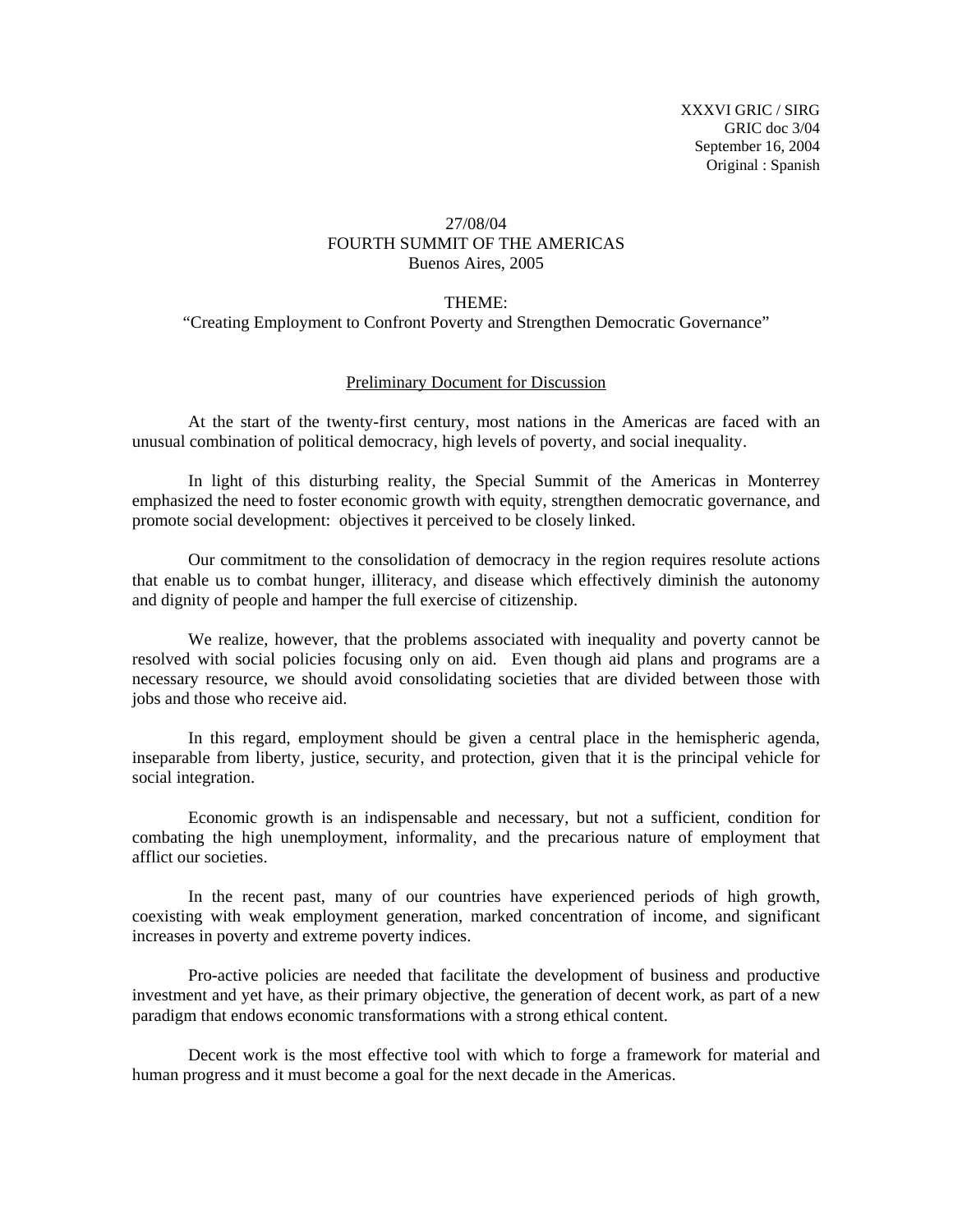Generating more and higher quality employment requires the implementation of a series of government policies, with the following objectives:

- a. Integration of macroeconomic, trade, production, infrastructure, migration, educational, and social welfare policies into the goal of generating quality employment, by evaluating their impact on jobs and effects on the labor market.
- b. Promotion of policies designed to develop productive networks or interlocking linkages that through expansion, increasing density, and greater competitiveness will contribute to the growth of private investment and employment.
- c. Promotion of specific programs for micro and small enterprises, reaching out effectively to that sector by providing technical assistance, micro-credit, training, and employment agency services.
- d. A reorientation of unemployment benefit policies on the basis of such criteria as guaranteeing a minimum income, reinsertion of the unemployed into the labor force, and enhancing the employability of the unemployed.
- e. Promotion of efficient and high-quality skills development systems and services that are coordinated with educational and economic policies, through increased investment–by both the public and the private sector–in vocational training with a view to enhancing individuals' productivity and employability.
- f. A substantial narrowing of the gender gap, by promoting a reduction of the disparities between men and women in the labor sphere through an integrated approach that incorporates a gender perspective in employment policies.
- g. Promotion of an integrating social dialogue among government, employers, and workers, in a context in which both employers' organizations and trade unions are strengthened.

 Numerous institutional conditions are undoubtedly required to generate decent work, and they vary according to the specific circumstances of each country. Nevertheless, it is possible to identify a series of general features providing an appropriate institutional environment for generating business and investment, within a sustainable and inclusive development framework.

Those features include:

- A state that effectively enforces the law
- $\blacksquare$  Independent, impartial, and accessible judicial institutions
- **Effective actions to combat corruption and organized crime**
- Rational macroeconomic policies and prudent fiscal management.

 Quite apart from each country's internal problems, our goals of hemispheric integration, solidarity, and security demand not just a reduction of the inequality within countries but also among them.